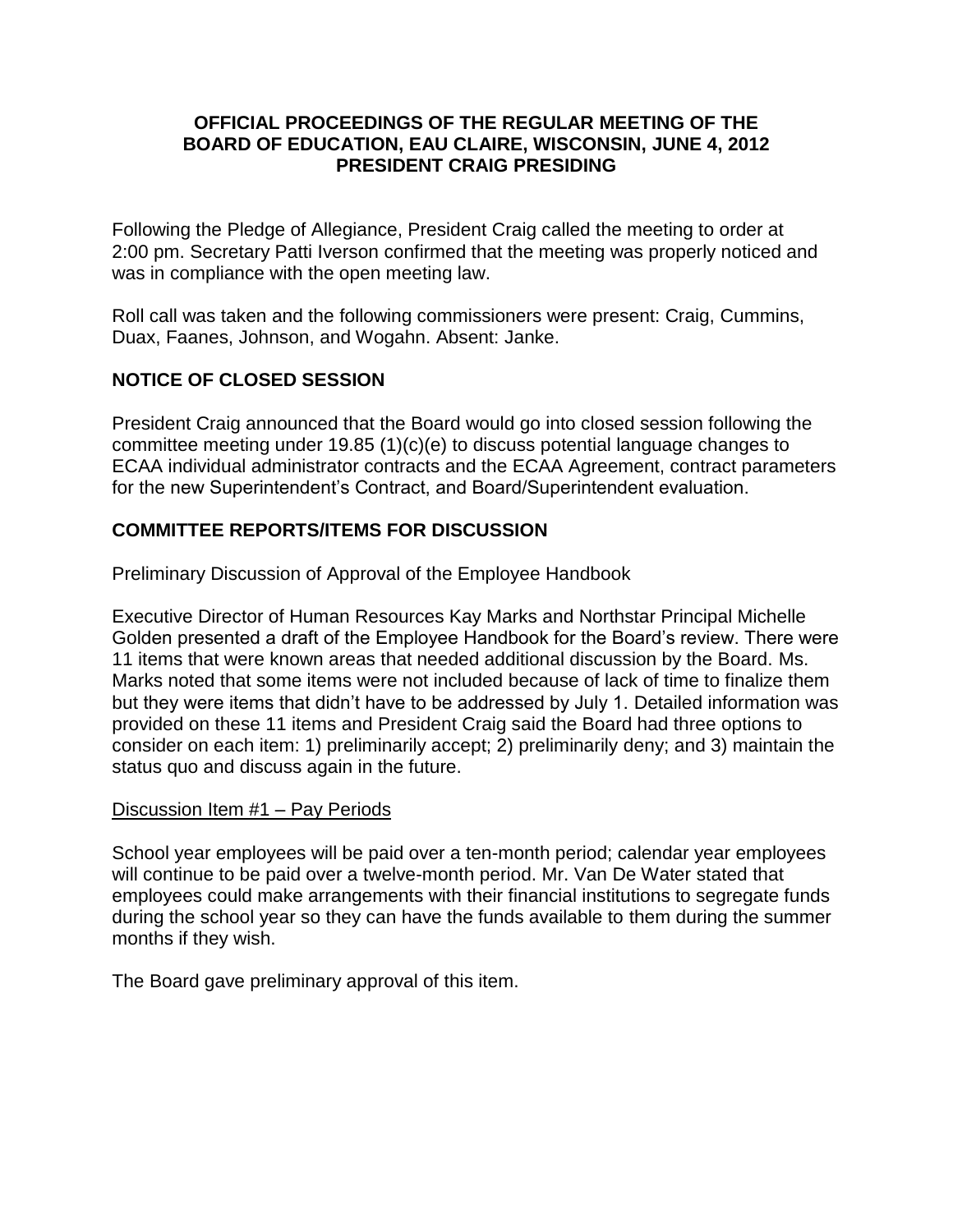### Discussion Item #2—Extended Sick Leave

Ms. Marks presented a district-wide sick leave bank proposal. When an employee runs out of sick leave, it goes into 30 or 40 days of extended sick leave. With this proposal an employee could get up to 60 days that were donated by colleagues due to a serious illness or injury. There were some concerns raised such as allowing employees to choose who they would donate their sick leave to or HIPA issues. Consensus was not reached on this item. The Board asked for more information on the sick leave donation bank and for protocol to be developed to access the sick bank leave, which may resolve the issues expressed with discontinuing extended sick leave.

### Discussion Item #3—Sick Leave Earned

School year employees will earn ten days of paid sick leave per year; calendar year employees will continue to earn twelve days of paid sick leave. Sick leave for all employees will continue to accumulate to 120 days.

The Board gave preliminary approval of this item.

### Discussion Item #4 – Longevity

Currently there are vastly different plans for longevity pay across the district. The Board asked for a study group to look into making recommendations for possible changes by July 31, 2012.

## Discussion Item #5—Emergency School Closures

Certified, classified and food service staff currently do not report to work during emergency school closures. It was recommended that all employees, with the exception of food service employees, report to work at their normally assigned time or as reasonably thereafter as possible, given safety considerations. Staff could use a personal day, vacation day, or paid time off if they chose not to report.

The Board gave preliminary approval of this item.

### Discussion Item #6—Management Rights

Item M would be modified to read, "To contract out for goods and services, provided current staff is not reduced." Current workforce or current staffing levels would not be reduced without specific Board action. The Board discussed writing a policy or administrative rule to address the contracting out of goods and services and how that would be communicated to the Board.

The Board gave preliminary approval of this item.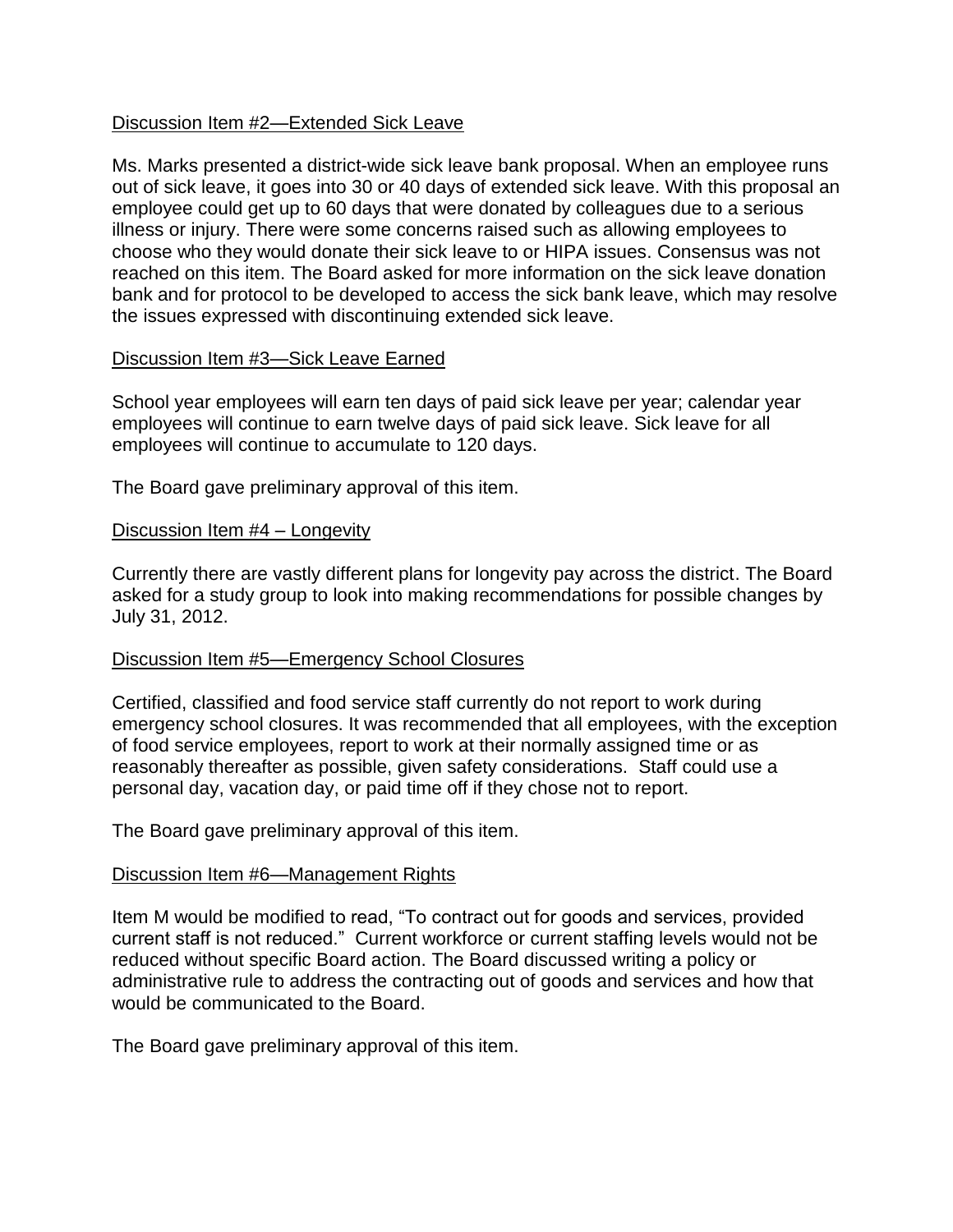## Discussion Item #7—Grievance Procedure

One of administration's recommendations of this item would eliminate working conditions as part of the grievance process. The Board wanted to permit working conditions to be a grievable issue for all employee groups so this issue was tentatively denied.

## Discussion Item #8—Vacation for School-Year Employees

For the 2012-13 school year, each ten month employee shall receive seven or eight days of vacation prorated according to the employee's FTE. Beginning July 1, 2013, any remaining vacation time will be turned into personal time and no longer referred to as vacation time.

The Board discussed possible adjustments in salary to make up for this change for school-year employees. Mr. Van De Water was asked to segregate this group out to see if the District is paying comparable salaries in these positions.

The Board gave preliminary approval of this item.

## Discussion Item 9 – 40-Hour Work Week

The Board gave preliminary approval to set 40-hour work weeks as the standard for all employee groups. These rules governing professional work hours were proposed: 1) Core hours on starting and ending times for employees are determined by administration. The normal work week will be 40 hours; 2) It is not the intent of this provision to require more or fewer meetings and conferences, nor is it the intent to have teachers present only in classrooms during instructional time; 3) A staff member and his/her appropriate supervisor(s) will determine the employee's hours based upon the completion of his/her duties and the needs of their students. Teachers will be evaluated based upon the completion of their duties rather than on adherence to a fixed time schedule.

The Board asked that it receive an update by the end of the first semester on this proposal. There were some concerns about additional compensation for staff that already have an 8-hour work day like OT/PT/psychologists/social workers. There could also be issues with coaches.

## Discussion Item #10—Personal Days

All employees will be granted one personal day per year at the beginning of the year, which can be accumulated to three or five days, depending on the group. An employee can earn an additional personal leave day the following year if that employee does not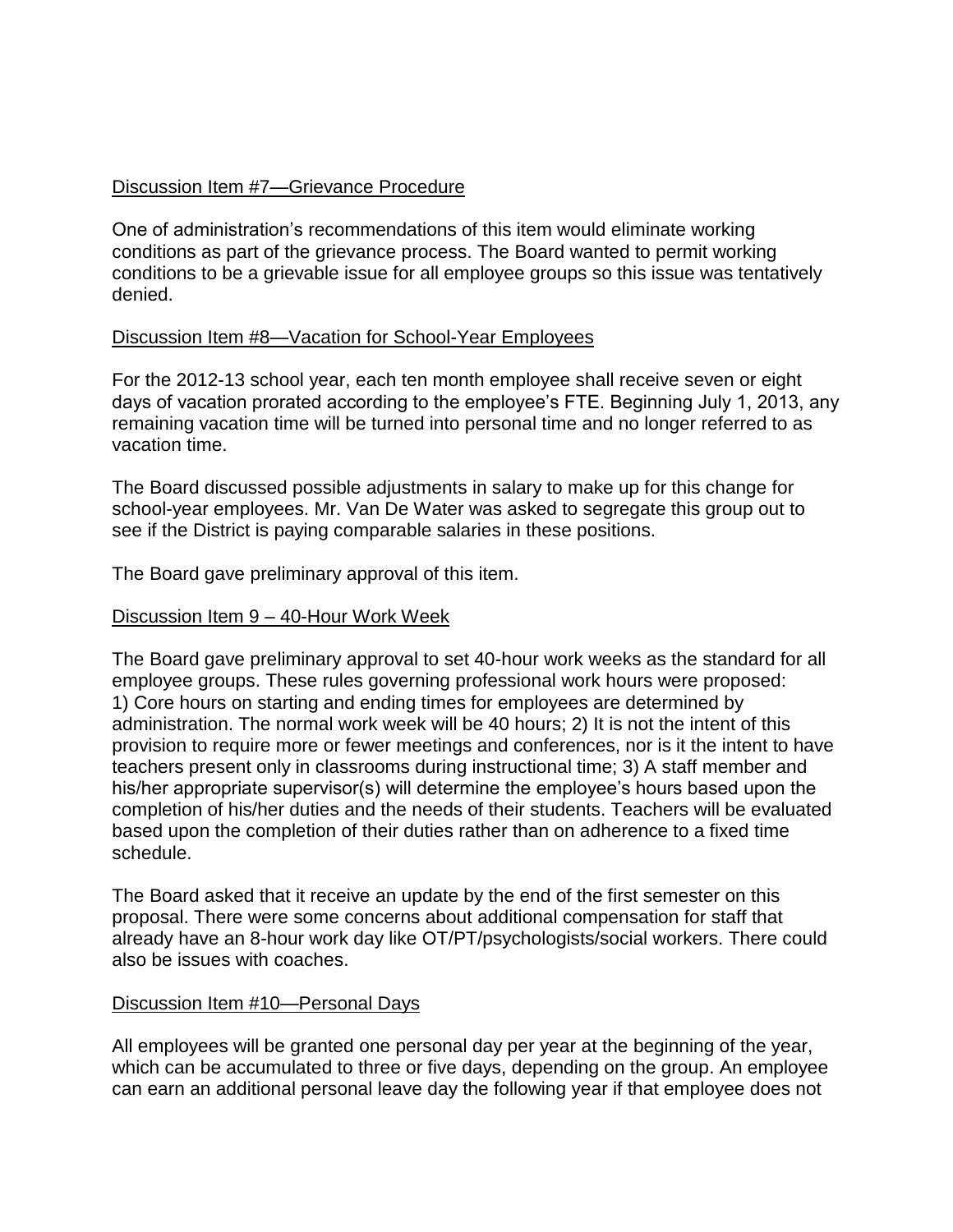use any sick leave in the preceding school year. It was noted that Director of Food Service Sue Brown would prefer that food service employees be limited to an accumulation of three personal days because it is so difficult to find substitutes.

The Board gave preliminary approval of this item with the exception of twelve month administrators who will not receive a personal day.

### Discussion #11—Child Rearing Leave

This recommendation would require employees who desire to be away from work to care for a new child to apply for FMLA rather than taking a child rearing leave.

The Board denied this recommendation and asked that the current child rearing leave process be maintained. The Board asked for this to be studied over the next year to determine how to better address uniformity across all employee groups.

The Board was asked to email any other questions they have about the Employee Handbook to Kay Marks.

The Board took a short break at 6:20 p.m. and reconvened at 7:00 p.m.

## **PUBLIC FORUM**

Bev Christianson spoke about vacation for school year classified staff as discussed in the Employee Handbook. She said there are several positions in the classified bargaining group with the same job title but some are twelve-month positions and some are ten. She said several staff members with similar job titles would have a reduction in pay with the new EH language and she asked the Board to review this.

Deb Hower said Board members should have received a packet from north side parents regarding disparities and inequities in achievement and extra-curricular activities between the two high schools. She said the group would like to discuss these issues with the Board before next school year.

## **BOARD/ADMINISTRATIVE REPORTS**

Superintendent's Report Superintendent Heilmann was not in attendance.

Communication to Superintendent/Board President The Board discussed the interview schedule for superintendent candidates.

## **Student Representative Report**

Com. Duax introduced one of the new Student Representatives, Betsy Fawcett, who was in attendance. The students will officially begin in September.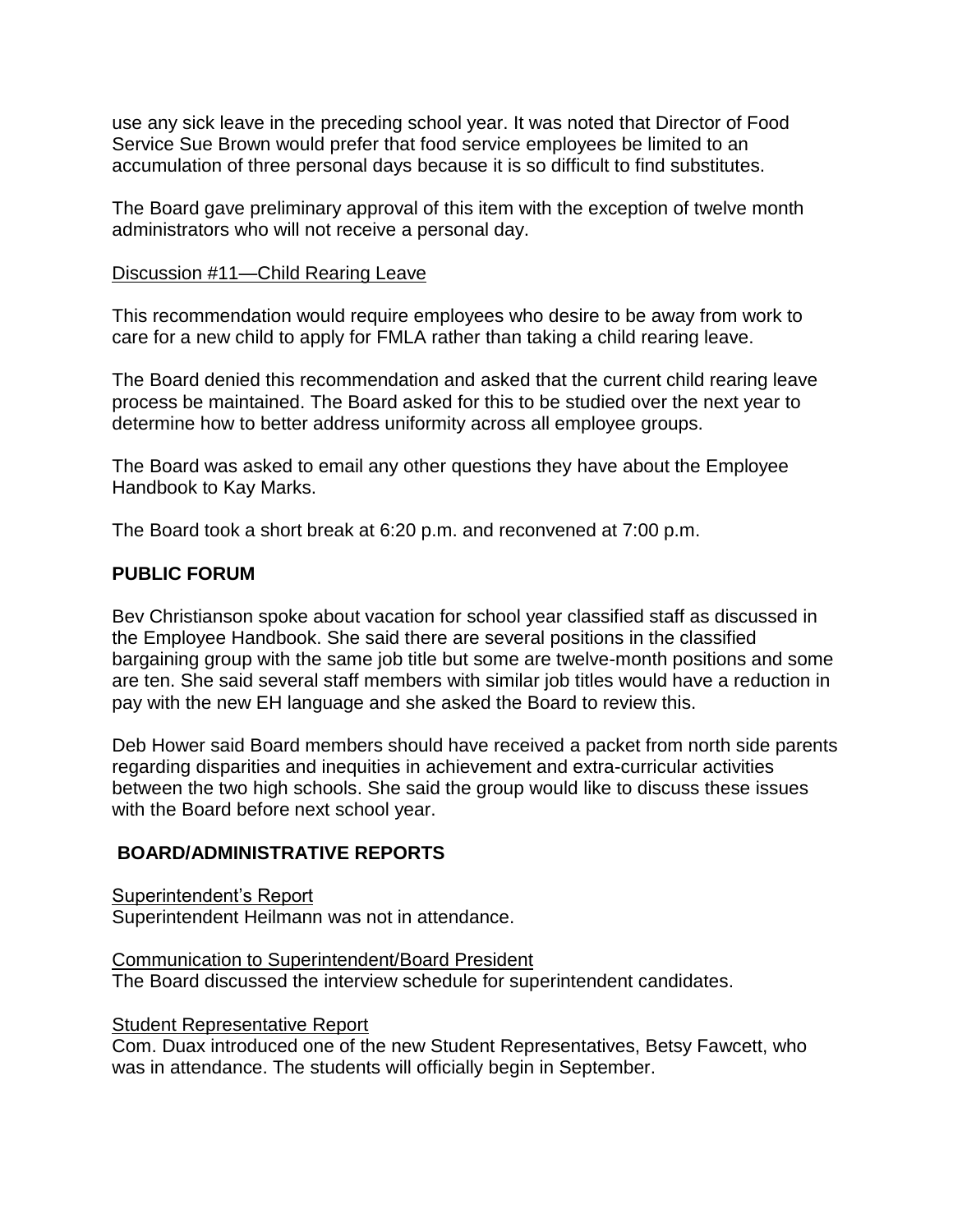Other Reports *Policy and Governance Committee* No report given.

*Budget Development Committee* No report given.

# **CONSENT RESOLUTION AGENDA**

Board members asked to pull Resolution 4 from the consent agenda.

Com. Wogahn moved, seconded by Com. Faanes, to approve the consent resolution agenda consisting of the following items:

- The minutes of Board meeting of May 21, 2012 as mailed.
- The minutes of closed session of May 21, 2012, as mailed.
- The matters of employment of June 4, 2012, as presented and amended.
- ◆ 2012-2013 Calendar Amendment Changing the Date for Spring Parent-Teacher **Conferences**
- ◆ ECASD Technology Plan
- §66.0301 Agreement Between McKinley Governance Board, the Eau Claire Area School District and the Altoona School District for 2012-2013
- ◆ State Open Enrollment Requests for 2012-2013

Consent resolution agenda items approved by unanimous roll call vote.

## **INDIVIDUALLY CONSIDERED RESOLUTIONS**

## Resolution #4

The Board discussed the proposal and some concerns were expressed. Ms. Dimock said she met with some of the specialists and they discussed issues that will be addressed as the schedule changes are made.

Com. Wogahn moved, seconded by Com. Faanes, to approve budget adjustments for the elementary music-art-physical education schedule change. Carried by unanimous roll call vote.

Regular meeting adjourned.

Submitted by Patti Iverson, Board Secretary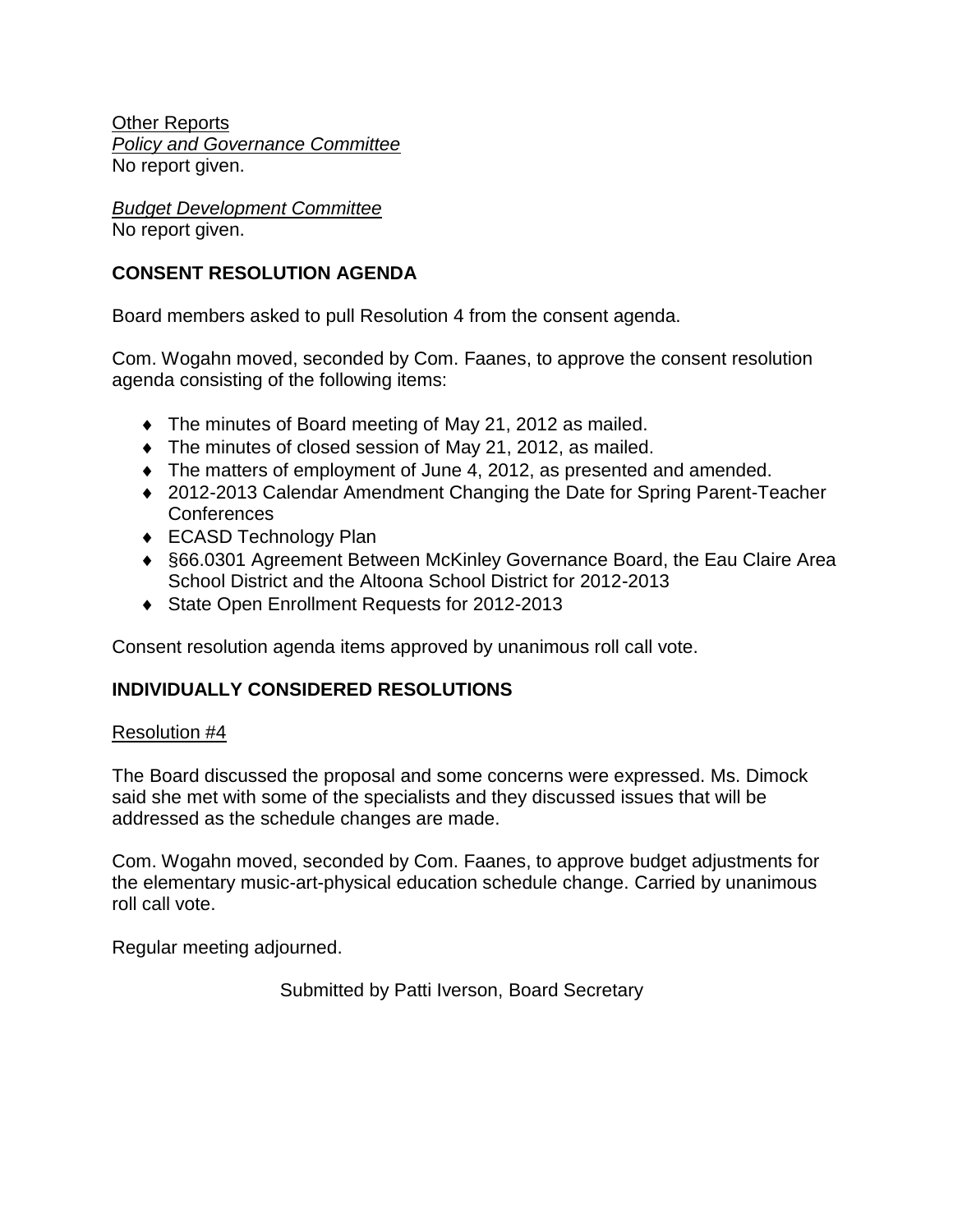### **COMMITTEE MEETING BOARD OF EDUCATION – EAU CLAIRE, WISCONSIN JUNE 4, 2012**

1. Call to Order – Committee Meeting

Board Members present: Craig, Cummins, Duax, Faanes, Johnson, and Wogahn. Absent: Janke. Student Representatives were also present.

### 2. Committee Reports/Items for Discussion

A. Revision of *Policy 365 – Internet Safety Policy—CIPA Compliant* and Possible First Reading

Jim Schmitt said that in order to remain e-rate compliant, the District must add language to existing policy by June 30, 2012, to educate minors about appropriate online behavior, including interacting with other individuals on social networking websites and in chat rooms and about cyberbullying awareness and response. Revisions were shared with the Board.

Com. Johnson shared a first reading of revised Policy 365:

It is the policy of the Eau Claire Area Schools to: (a) prevent user access over its computer network to, or transmission of, inappropriate material via Internet, electronic mail, or other forms of direct electronic communications; (b) prevent unauthorized access and other unlawful online activity; (c) prevent unauthorized online disclosure, use, or dissemination of personally identifiable information of minors and staff; and (d) comply with the Children's Internet Protection Act [Pub. L. No. 106-554 and 47 USC 254(h)].

### **Definitions**

Key terms are as defined in the Children's Internet Protection Act and as follows:

- 1. "Technology protection measure." This term means a specific technology that blocks or filters Internet access to visual depictions that are:
	- a) Obscene as that term is defined in section 1460 of Title 18, United States Code;
	- b) Child pornography as that term is defined in section 2256 of Title 18, United States Code; or
	- c) Harmful to minors.
- 2. "Harmful to minors." This term means any picture, image, graphic image file, or other visual depiction that:
	- a) Taken as a whole and with respect to minors, appeals to a prurient interest in nudity, sex, or excretion;
	- b) Depicts, describes, or represents, in a patently offensive way with respect to what is suitable for minors, an actual or simulated sexual act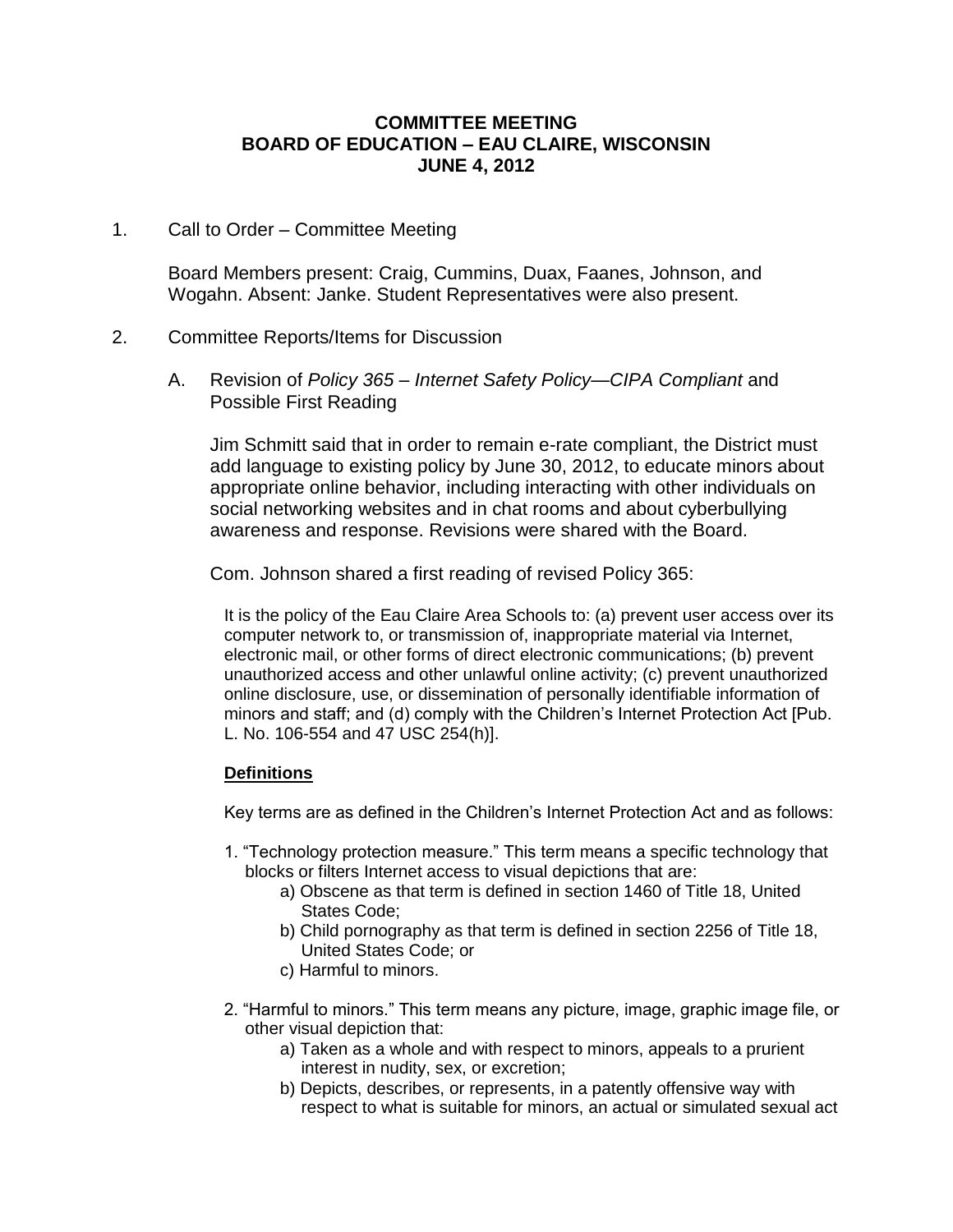or sexual contact, actual or simulated normal or perverted sexual acts, or a lewd exhibition of the genitals; and

- c) Taken as a whole, lacks serious literary, artistic, political or scientific value as to minors.
- 3. "Sexual act; sexual contact." These terms have the meanings given such terms in section 2246 of Title 18, United States Code.

### **Access to Inappropriate Material**

Technology protection measures (or "Internet filters") shall be used to block or filter Internet, or other forms of electronic communications, access to inappropriate information. Specifically, as required by the Children's Internet Protection Act, blocking shall be applied to visual depictions of material deemed obscene or child pornography, or to any material deemed harmful to minors. Subject to staff supervision, technology protection measures may be disabled or, in the case of minors, minimized only for bona fide research or other lawful purposes. Other categories of filtering may be utilized as directed by the Director of Assessment and Technology. Annual review of categories to be filtered will be conducted by the Director of Assessment and Technology, with input from district administration, faculty, and the District Technology Plan Committee.

#### **Inappropriate Network Usage**

Steps shall be taken to promote the safety and security of users of the Eau Claire Area Schools online computer network when using electronic mail, chat rooms, instant messaging, and other forms of direct electronic communications. Specifically, as required by the Children's Internet Protection Act, prevention of inappropriate network usage includes: (a) unauthorized access, including socalled "hacking," and other unlawful activities; and (b) unauthorized disclosure, use, and dissemination of personally identifiable information regarding minors and staff.

#### **Supervision and Monitoring**

It shall be the responsibility of all members of the Eau Claire Area Schools' staff to supervise and monitor usage of the online computer network and access to the Internet in accordance with this policy and the Children's Internet Protection Act. Procedures for the disabling or otherwise modifying any technology protection measures shall be the responsibility of the Director of Assessment and Technology, or designated representatives.

### **Educating Minors about Appropriate Online Behavior**

It shall be the responsibility of the Eau Claire Area Schools' staff to educate minors about appropriate online behavior, including interacting with other individuals on social networking websites and in chat rooms, and cyberbullying awareness and response.

3. Request for Future Agenda Items